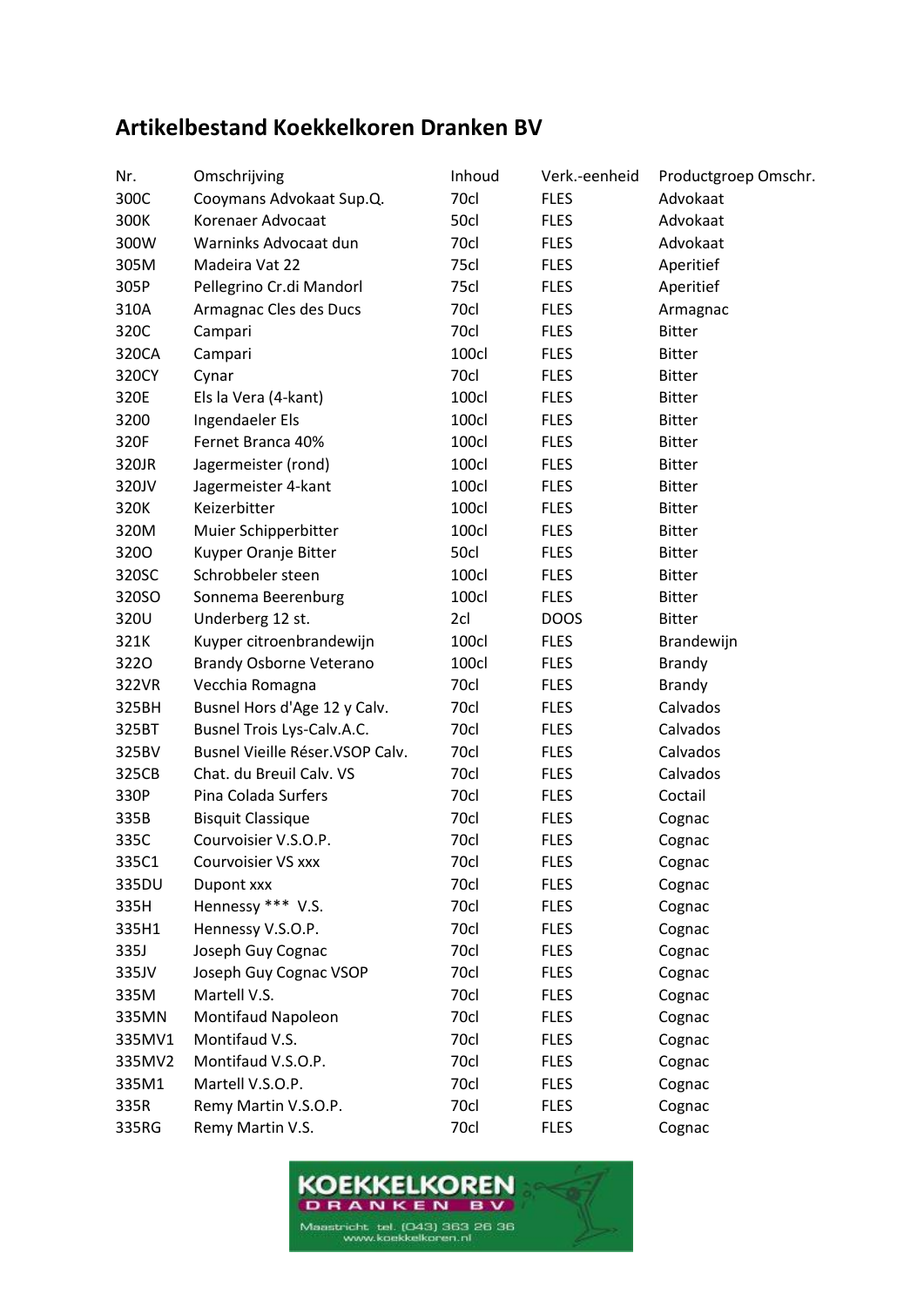| 335RX  | Remy Martin XO                 | 70cl  | <b>FLES</b> | Cognac            |
|--------|--------------------------------|-------|-------------|-------------------|
| 340B1  | <b>Baileys Irish Cream</b>     | 100cl | <b>FLES</b> | Cream             |
| 340K   | Koffiekaatje klassiek          | 70cl  | <b>FLES</b> | Cream             |
| 345A   | Akvavit Jubileum               | 70cl  | <b>FLES</b> | Distillaat        |
| 345B   | Berentzen Apfelkorn            | 70cl  | <b>FLES</b> | Distillaat        |
| 345BO  | Boswandeling                   | 70cl  | <b>FLES</b> | Distillaat        |
| 345B1  | Berentzen Apfelkorn            | 100cl | <b>FLES</b> | Distillaat        |
| 345EJ  | El Jimador Blanco              | 70cl  | <b>FLES</b> | Distillaat        |
| 345FM  | Fireman                        | 70cl  | <b>FLES</b> | Distillaat        |
| 345G   | Grappa Invec.Libarna           | 70cl  | <b>FLES</b> | Distillaat        |
| 345GJ  | Grappa Julia Superiore         | 70cl  | <b>FLES</b> | Distillaat        |
| 345LA  | Lindauer Apfelkorn             | 100cl | <b>FLES</b> | Distillaat        |
| 3450   | Ouzo 12                        | 100cl | <b>FLES</b> | Distillaat        |
| 345P   | Pernod                         | 100cl | <b>FLES</b> | Distillaat        |
| 345PC  | Pitu Cachaca                   | 70cl  | <b>FLES</b> | Distillaat        |
| 345R1  | <b>Ricard - Pastis</b>         | 100cl | <b>FLES</b> | Distillaat        |
| 345TG  | Tequila Sauza Gold             | 70cl  | <b>FLES</b> | Distillaat        |
| 345TS  | Tequila Sauza Silver           | 70cl  | <b>FLES</b> | <b>Distillaat</b> |
| 355P   | Massenez P. Williams Pris.     | 70cl  | <b>FLES</b> | Eau de vie        |
| 360B   | <b>Bols SilverTop Gin</b>      | 70cl  | <b>FLES</b> | Gin               |
| 360BEG | <b>Beefeater Gin</b>           | 70cl  | <b>FLES</b> | Gin               |
| 360BG  | <b>Bulldog Gin</b>             | 70cl  | <b>FLES</b> | Gin               |
| 360BS  | <b>Bombay Saphire Gin</b>      | 100cl | <b>FLES</b> | Gin               |
| 360G1  | Gordon Gin                     | 100cl | <b>FLES</b> | Gin               |
| 360HG  | Hendrick's Gin                 | 100cl | <b>FLES</b> | Gin               |
| 360T   | <b>Tanqueray Gin</b>           | 70cl  | <b>FLES</b> | Gin               |
| 360WD  | Wilderen Double You Gin        | 70cl  | <b>FLES</b> | Gin               |
| 365C   | Coebergh Clas.bessenjen.       | 100cl | <b>FLES</b> | Jenever Bessen    |
| 365HB  | Hooghoudt Bessen jenever       | 100cl | <b>FLES</b> | Jenever Bessen    |
| 367B   | <b>Bols Jonge Graanjenever</b> | 100cl | <b>FLES</b> | JeneverJong       |
| 367BO  | Bokma Jonge genever            | 50cl  | <b>FLES</b> | JeneverJong       |
| 367BO1 | Bokma Jonge Graanjenever       | 100cl | <b>FLES</b> | JeneverJong       |
| 367BP  | Boomsma Pure Graanjenever      | 100cl | <b>FLES</b> | JeneverJong       |
| 367GG  | Goblet Graanjenever            | 100cl | <b>FLES</b> | JeneverJong       |
| 367GJ  | Goblet Jonge Jenever           | 50cl  | <b>FLES</b> | JeneverJong       |
| 367GO  | Gorter jonge jenever           | 100cl | <b>FLES</b> | JeneverJong       |
| 367HJ  | Hooghoudt Jonge Graanjen.      | 100cl | <b>FLES</b> | JeneverJong       |
| 367KE  | Ketel 1 Jenever                | 100cl | <b>FLES</b> | JeneverJong       |
| 367KM  | Ketel 1 Matuur                 | 100cl | <b>FLES</b> | JeneverJong       |
| 367KO  | Hoppe Jonge Jenever            | 50cl  | <b>FLES</b> | JeneverJong       |
| 367KO1 | De Korenaer Jonge Jenever      | 100cl | <b>FLES</b> | JeneverJong       |
| 367S   | Smeets Jonge Jenever           | 100cl | <b>FLES</b> | JeneverJong       |
| 368B   | Bokma Oude Genever             | 50cl  | <b>FLES</b> | JeneverOud        |
| 368BB  | Bokma Oude Genever             | 100cl | <b>FLES</b> | JeneverOud        |
| 368BC  | <b>Bols Corenwijn</b>          | 100cl | <b>FLES</b> | JeneverOud        |
| 368BZ  | Bols Z.O.Genever kruik         | 100cl | <b>FLES</b> | JeneverOud        |
| 368GO  | Gorter oude jenever            | 100cl | <b>FLES</b> | JeneverOud        |

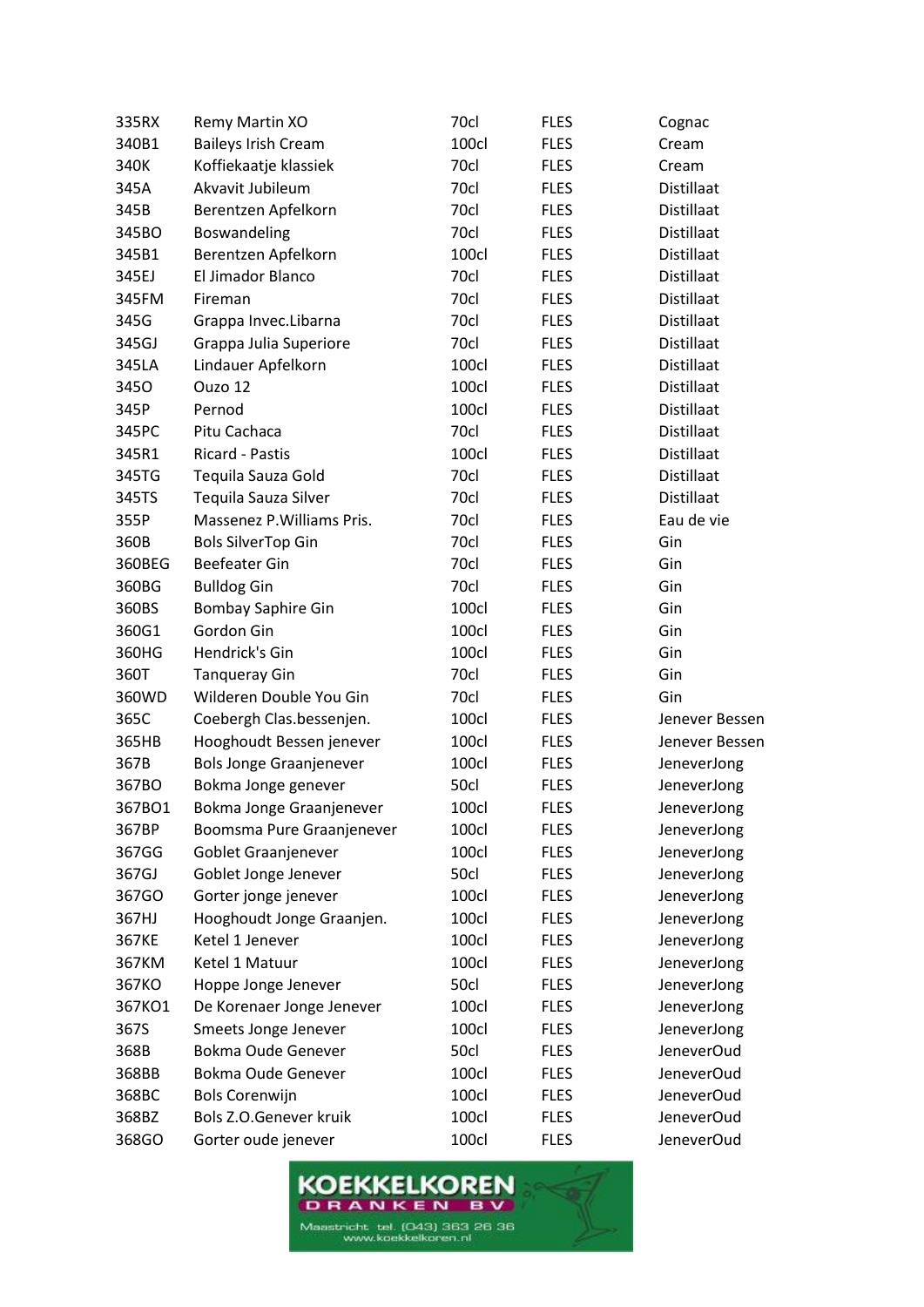| 368W   | Wenneker Oude Jenever                  | 100cl       | <b>FLES</b> | <b>JeneverOud</b> |
|--------|----------------------------------------|-------------|-------------|-------------------|
| 370A   | Bols Apricot Brandy liq.               | 70cl        | <b>FLES</b> | Likeur Bols       |
| 370BB  | <b>Bols Bananas</b>                    | 70cl        | <b>FLES</b> | Likeur Bols       |
| 370BL  | <b>Bols Blue Curacao</b>               | 70cl        | <b>FLES</b> | Likeur Bols       |
| 370C   | <b>Bols Cherry Brandy Liqueur</b>      | 70cl        | <b>FLES</b> | Likeur Bols       |
| 370GS  | <b>Bols Gold Strike</b>                | 50cl        | <b>FLES</b> | Likeur Bols       |
| 370S   | <b>Bols Strawberry</b>                 | 70cl        | <b>FLES</b> | Likeur Bols       |
| 371BS  | Kuyper Butterscotch                    | 70cl        | <b>FLES</b> | Likeur Kuyper     |
| 371CB  | Kuyper Creme de Cacao br.              | 70cl        | <b>FLES</b> | Likeur Kuyper     |
| 371EF  | Kuyper Elderflower                     | 70cl        | <b>FLES</b> | Likeur Kuyper     |
| 372A   | Amaretto Disaronno Orig.               | 70cl        | <b>FLES</b> | Likeur overig     |
| 372AB  | Amaretto Bols                          | 70cl        | <b>FLES</b> | Likeur overig     |
| 372AD  | Amaretto Disaronno Orig.               | 100cl       | <b>FLES</b> | Likeur overig     |
| 372AL  | Luxardo Amaretto                       | 70cl        | <b>FLES</b> | Likeur overig     |
| 372AM  | Amaro Averna                           | 100cl       | <b>FLES</b> | Likeur overig     |
| 372AMA | Amaro Ramazzotti                       | 70cl        | <b>FLES</b> | Likeur overig     |
| 372AP  | Aperol Aperitivo                       | 70cl        | <b>FLES</b> | Likeur overig     |
| 372AP1 | <b>Aperol Spritz</b>                   | 24flx17,5cl | <b>DOOS</b> | Likeur overig     |
| 372BE  | Bénédictine Liqueur D.O.M.             | 70cl        | <b>FLES</b> | Likeur overig     |
| 372C   | Café Marakesh                          | 70cl        | <b>FLES</b> | Likeur overig     |
| 372CC  | Chouffe Coffee Likeur                  | 70cl        | <b>FLES</b> | Likeur overig     |
| 372CCL | Chouffe Cream Likeur                   | 70cl        | <b>FLES</b> | Likeur overig     |
| 372CO  | Cointreau                              | 100cl       | <b>FLES</b> | Likeur overig     |
| 372CRS | Creme de Cassis Sisca                  | 70cl        | <b>FLES</b> | Likeur overig     |
| 372DD  | Dutch Dynamite                         | 70cl        | <b>FLES</b> | Likeur overig     |
| 372DM  | Dark Mark                              | 70cl        | <b>FLES</b> | Likeur overig     |
| 372DO  | Dolfi Fraise de Bois                   | 50cl        | <b>FLES</b> | Likeur overig     |
| 372DR  | Drambuie                               | 100cl       | <b>FLES</b> | Likeur overig     |
| 372DS1 | Dropshot                               | 100cl       | <b>FLES</b> | Likeur overig     |
| 372F   | Frangelico                             | 100cl       | <b>FLES</b> | Likeur overig     |
| 372G   | Galliano l'Autentico likeur            | 50cl        | <b>FLES</b> | Likeur overig     |
| 372GJ  | <b>Grand Marnier Tripel Sec (geel)</b> | 70cl        | <b>FLES</b> | Likeur overig     |
| 372GR  | <b>Grand Marnier Cordon Rouge</b>      | 100cl       | <b>FLES</b> | Likeur overig     |
| 372IM  | Irish Mist                             | 70cl        | <b>FLES</b> | Likeur overig     |
| 372K   | Kahlua                                 | 100cl       | <b>FLES</b> | Likeur overig     |
| 372LI  | Licor '43                              | 70cl        | <b>FLES</b> | Likeur overig     |
| 372LS  | Luxardo Sambuca                        | 70cl        | <b>FLES</b> | Likeur overig     |
| 372LU  | Luxardo Limoncello                     | 70cl        | <b>FLES</b> | Likeur overig     |
| 372M   | Malibu                                 | 70cl        | <b>FLES</b> | Likeur overig     |
| 372MA  | Mandarine Napoleon                     | 70cl        | <b>FLES</b> | Likeur overig     |
| 372M1  | Malibu                                 | 100cl       | <b>FLES</b> | Likeur overig     |
| 372PE  | Peach Tree                             | 70cl        | <b>FLES</b> | Likeur overig     |
| 372PI  | Pimm's No 1                            | 70cl        | <b>FLES</b> | Likeur overig     |
| 372PIA | Pisang Ambon                           | 70cl        | <b>FLES</b> | Likeur overig     |
| 372PO  | Ponche Caballero liq.                  | 70cl        | <b>FLES</b> | Likeur overig     |
| 372P1  | Passoa                                 | 100cl       | <b>FLES</b> | Likeur overig     |
| 372RS  | Rocket Shot                            | 70cl        | <b>FLES</b> | Likeur overig     |

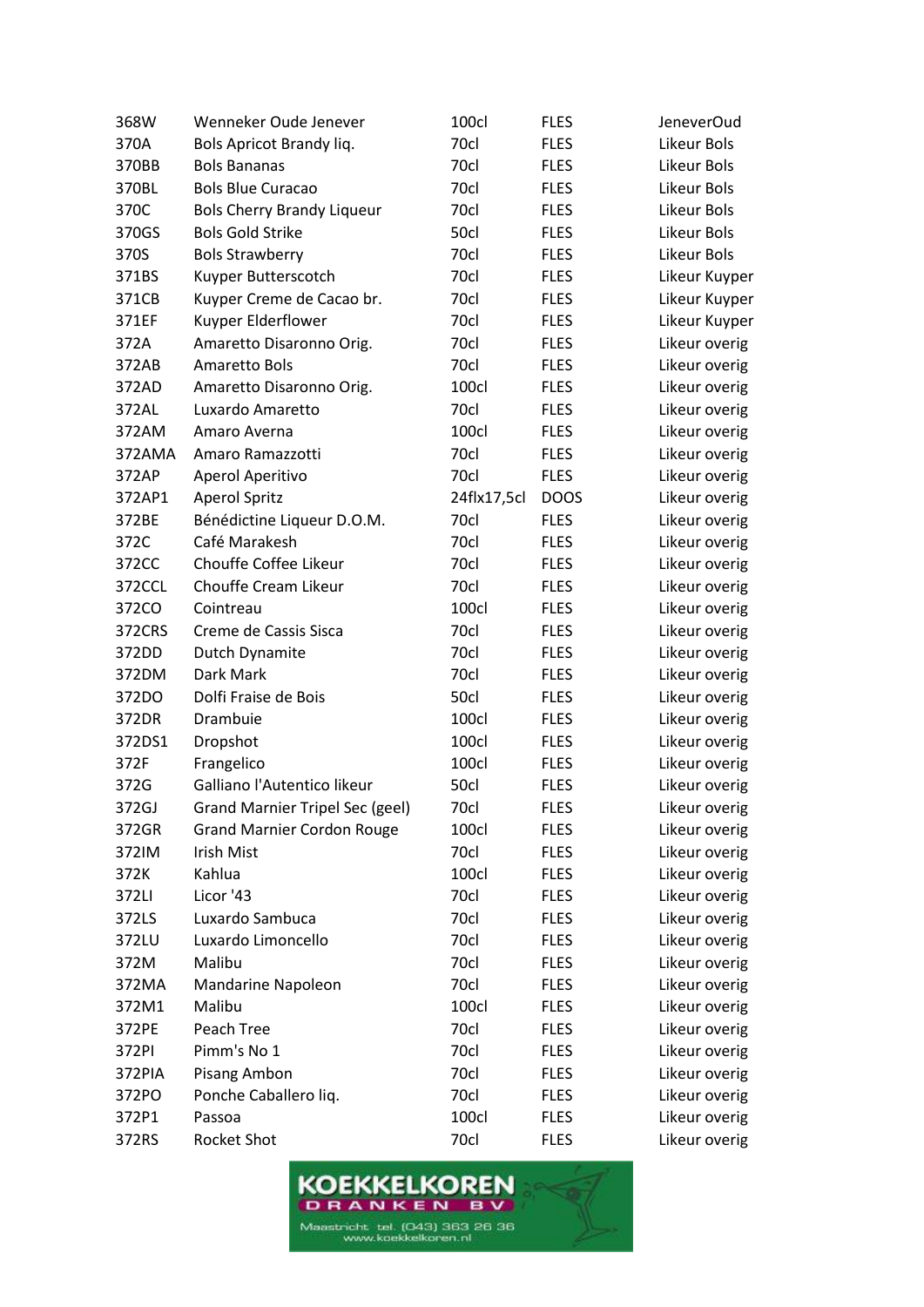| 372S          | Safari                     | 70cl        | <b>FLES</b> | Likeur overig   |
|---------------|----------------------------|-------------|-------------|-----------------|
| 372SA         | Sambuca Molinari           | 100cl       | <b>FLES</b> | Likeur overig   |
| 372SAP        | Sourz Apple                | 70cl        | <b>FLES</b> | Likeur overig   |
| 372SH         | Sheridan's Irish Liqueur   | 50cl        | <b>FLES</b> | Likeur overig   |
| 372SO         | Southern Comfort           | 100cl       | <b>FLES</b> | Likeur overig   |
| 372SRB        | Sourz Red Berry            | 70cl        | <b>FLES</b> | Likeur overig   |
| 372S1         | Safari                     | 100cl       | <b>FLES</b> | Likeur overig   |
| 372T1         | Tia Maria                  | 100cl       | <b>FLES</b> | Likeur overig   |
| 372V          | Vaccari Sambuca            | 70cl        | <b>FLES</b> | Likeur overig   |
| 372VL         | Villa Massa Limoncello     | 70cl        | <b>FLES</b> | Likeur overig   |
| 373CM         | Coppa Mojito               | 70cl        | <b>FLES</b> | Coppa Cocktails |
| 373CSB        | Coppa Sex on the Beach     | 70cl        | <b>FLES</b> | Coppa Cocktails |
| 373CSD        | Coppa Strawb. Daiquiri     | 70cl        | <b>FLES</b> | Coppa Cocktails |
| 375CAR        | Calem Porto Fine Ruby Of   | 75cl        | <b>FLES</b> | Port            |
| 375CAW        | Calem Porto Fine White Of  | 75cl        | <b>FLES</b> | Port            |
| 375CPP        | Croft Pink port            | 75cl        | <b>FLES</b> | Port            |
| <b>375CRR</b> | Croft Fine Ruby Port       | 75cl        | <b>FLES</b> | Port            |
| 375CRW        | Croft Fine White port      | 75cl        | <b>FLES</b> | Port            |
| 375DR         | Delaforce port Full Ruby   | 75cl        | <b>FLES</b> | Port            |
| 375DT         | Delaforce port Med.Tawny   | 75cl        | <b>FLES</b> | Port            |
| 375DW         | Delaforce port Spec. White | 75cl        | <b>FLES</b> | Port            |
| 375OR         | Offley Port Ruby           | 75cl        | <b>FLES</b> | Port            |
| 375PR         | Offley Port Rosé           | 75cl        | <b>FLES</b> | Port            |
| 375PW         | Offley Port White          | 75cl        | <b>FLES</b> | Port            |
| 380BBLI       | Bac.Breez.Lime             | 12flx27,5cl | <b>TRAY</b> | Rum             |
| 380BBO        | Bac.Breez.Orange           | 12flx27,5cl | <b>TRAY</b> | Rum             |
| 380BCB        | Bacardi Carta Black rum    | 100cl       | <b>FLES</b> | Rum             |
| 380BC1        | Bacardi Carta Blanca rum   | 70cl        | <b>FLES</b> | Rum             |
| 380BC2        | Bacardi Carta Blanca rum   | 100cl       | <b>FLES</b> | Rum             |
| 380BC4        | Bacardi+Cola blik          | 24blx25cl   | <b>TRAY</b> | Rum             |
| 380BDB        | Bacardi Dragon Berry       | 70cl        | <b>FLES</b> | Rum             |
| 380BL1        | Bacardi Limón              | 100cl       | <b>FLES</b> | Rum             |
| 380BO         | Bacardi Gold               | 70cl        | <b>FLES</b> | Rum             |
| 380BOA        | Bacardi Oakheart           | 70cl        | <b>FLES</b> | Rum             |
| 380BRA        | Bacardi Razz               | 100cl       | <b>FLES</b> | Rum             |
| <b>380BRE</b> | Bacardi Reserva            | 70cl        | <b>FLES</b> | Rum             |
| 380BR1        | BacardiRazz+Up blik        | 12blx25cl   | <b>TRAY</b> | Rum             |
| 380BR8        | Bacardi Reserva 8 Y        | 70cl        | <b>FLES</b> | Rum             |
| 380BW         | <b>Bootz White Rum</b>     | 70cl        | <b>FLES</b> | Rum             |
| 380B8         | Bacardi Ron 8 Anos         | 70cl        | <b>FLES</b> | Rum             |
| 380HB         | Havana Club Anejo Blanco   | 70cl        | <b>FLES</b> | Rum             |
| 380HBL        | Havana Club Anejo Blanco   | 100cl       | <b>FLES</b> | Rum             |
| 380H3         | Havana Club 3 years        | 70cl        | <b>FLES</b> | Rum             |
| 380H7         | Havana Club 7 yrs (br)     | 70cl        | <b>FLES</b> | Rum             |
| 385OPX        | Osborne Pedro Ximenez      | 75cl        | <b>FLES</b> | Sherry          |
| 385PF         | Pedro Domecq Fino          | 75cl        | <b>FLES</b> | Sherry          |
| 385PM         | Pedro Domecq Medium        | 75cl        | <b>FLES</b> | Sherry          |

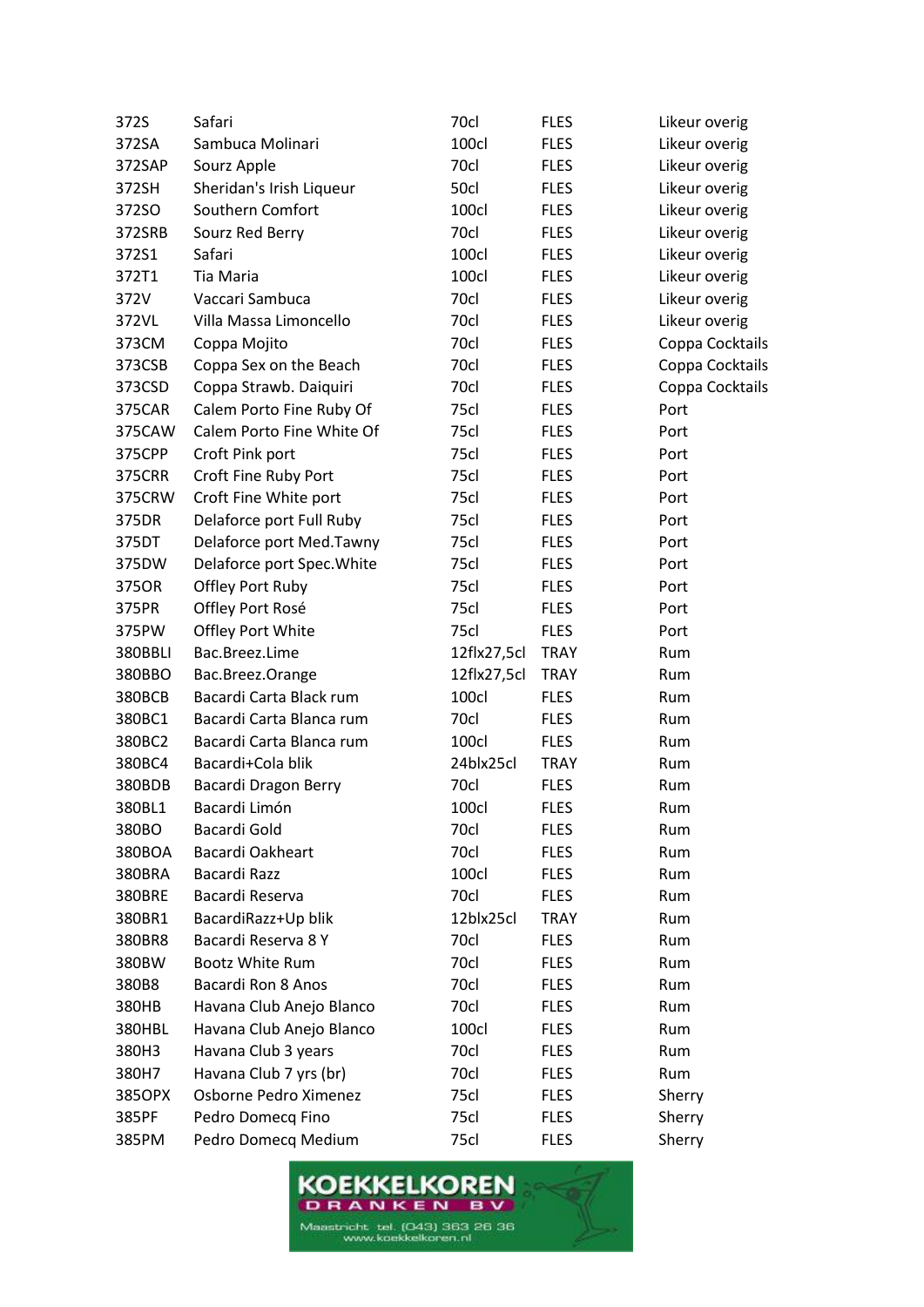| 385SD  | Sandeman Dry Seco          | 75cl      | <b>FLES</b> | Sherry       |
|--------|----------------------------|-----------|-------------|--------------|
| 385SM  | Sandeman Medium dry        | 75cl      | <b>FLES</b> | Sherry       |
| 385T   | Tio Pepe extra dry Pal.fin | 75cl      | <b>FLES</b> | Sherry       |
| 387MD  | Martini Extra Dry          | 75cl      | <b>FLES</b> | Vermouth     |
| 387MF  | <b>Martini Fiero</b>       | 75cl      | <b>FLES</b> | Vermouth     |
| 387MR1 | Martini Rosso              | 75cl      | <b>FLES</b> | Vermouth     |
| 387MR2 | Martini Rosso              | 100cl     | <b>FLES</b> | Vermouth     |
| 387MR3 | Martini Rosato             | 75cl      | <b>FLES</b> | Vermouth     |
| 387MW  | Martini Bianco (wit)       | 75cl      | <b>FLES</b> | Vermouth     |
| 387MW1 | Martini Bianco (wit)       | 100cl     | <b>FLES</b> | Vermouth     |
| 387NP  | Noilly Prat French Dry     | 75cl      | <b>FLES</b> | Vermouth     |
| 390D   | Dujardin Vieux blauw       | 50cl      | <b>FLES</b> | <b>Vieux</b> |
| 390D1  | Dujardin Vieux blauw       | 100cl     | <b>FLES</b> | <b>Vieux</b> |
| 390H   | Hoppe Vieux                | 100cl     | <b>FLES</b> | <b>Vieux</b> |
| 390K   | <b>Kuyper Vieux</b>        | 100cl     | <b>FLES</b> | Vieux        |
| 392A   | Asbach Uralt               | 70cl      | <b>FLES</b> | Weibrand     |
| 394B   | <b>Ballantine's Finest</b> | 100cl     | <b>FLES</b> | Whisky       |
| 394BDW | Balvenie Doub. Wood 12y    | 70cl      | <b>FLES</b> | Whisky       |
| 394CH  | Chivas Regal 12 years      | 100cl     | <b>FLES</b> | Whisky       |
| 394D   | Dimple 15 years            | 100cl     | <b>FLES</b> | Whisky       |
| 394DA  | Dalwhinnie 15 years        | 70cl      | <b>FLES</b> | Whisky       |
| 394FG  | The Famous Grouse          | 70cl      | <b>FLES</b> | Whisky       |
| 394FG1 | The Famous Grouse          | 100cl     | <b>FLES</b> | Whisky       |
| 394FG2 | The Famous Grouse inv.lab. | 450cl     | <b>FLES</b> | Whisky       |
| 394FO  | <b>Four Roses</b>          | 100cl     | <b>FLES</b> | Whisky       |
| 394GF  | Glenfiddich 12 y.          | 100cl     | <b>FLES</b> | Whisky       |
| 394GK  | Glenkinchie Malt 12y       | 70cl      | <b>FLES</b> | Whisky       |
| 394GL  | Glenlivet S Malt whisk.12y | 70cl      | <b>FLES</b> | Whisky       |
| 394GM  | Glenmorangie S Malt 10y    | 100cl     | <b>FLES</b> | Whisky       |
| 394GO  | <b>Gorter Maltky</b>       | 100cl     | <b>FLES</b> | Whisky       |
| 394H   | Highland Park SM 12 Y      | 70cl      | <b>FLES</b> | Whisky       |
| 394JB  | Jim Beam                   | 70cl      | <b>FLES</b> | Whisky       |
| 394JD  | Jack Daniels Bl. Label     | 100cl     | <b>FLES</b> | Whisky       |
| 394JI1 | Jameson Irish Whiskey      | 100cl     | <b>FLES</b> | Whisky       |
| 394JW  | John. Walker Black         | 100cl     | <b>FLES</b> | Whisky       |
| 394JW1 | John. Walker Red           | 70cl      | <b>FLES</b> | Whisky       |
| 394JW2 | John. Walker Red           | 100cl     | <b>FLES</b> | Whisky       |
| 394L   | Lagavullin 16 Y            | 70cl      | <b>FLES</b> | Whisky       |
| 3940M  | Oban S Malt 14 yr          | 70cl      | <b>FLES</b> | Whisky       |
| 394P   | Paddy Old Irish Wiskey     | 100cl     | <b>FLES</b> | Whisky       |
| 394T   | <b>Teachers</b>            | 70cl      | <b>FLES</b> | Whisky       |
| 394TU  | <b>Tullamore Dew</b>       | 70cl      | <b>FLES</b> | Whisky       |
| 394WI  | William Lawson's F.B.      | 100cl     | <b>FLES</b> | Whisky       |
| 394WIC | William Lawson's+Cola      | 24blx25cl | <b>TRAY</b> | Whisky       |
| 396AB  | Absolut Blue Vodka         | 100cl     | <b>FLES</b> | Wodka        |
| 396AB1 | Absolut Blue Vodka         | 70cl      | <b>FLES</b> | Wodka        |
| 396BO  | Bootz Vodka                | 70cl      | <b>FLES</b> | Wodka        |